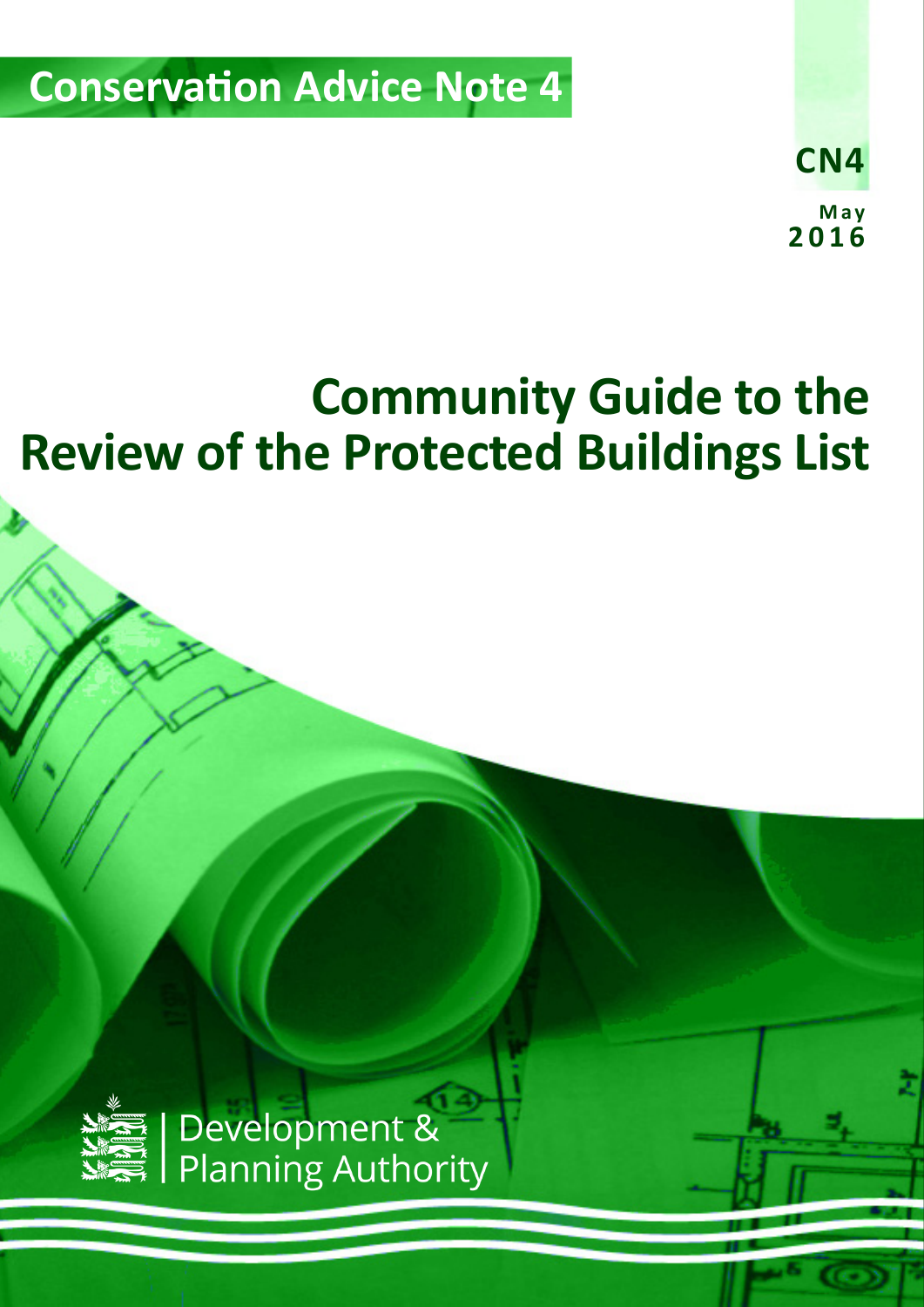

Torteval Parish Church, Torteval. (protected building)

### **Introduction**

It is recognised that the list of protected buildings needs a thorough review to make sure that those buildings included on the list are worthy of protection and so that important historic buildings are managed appropriately. We also need to review how we decide whether a building should be included on the list or not.

The introduction of the new planning Law in 2009 placed a requirement on us to prepare, maintain and keep under review, a list of buildings with special historic, architectural, traditional or other interest, the preservation of whose character is, in our opinion, a matter of public importance.

Between 2006 and 2012 we carried out preparatory work, reviewing the Evaluations list, including the protected buildings list, which made recommendations for how this project might be approached. In early 2012, we embarked on a project to review the existing list of protected buildings to determine whether buildings should remain on the list or be removed from it and to consider what buildings may be worthy of adding to the list.

This guide explains the methods and processes we are going through in order to review the list. It is aimed at owners and occupiers of buildings that are currently protected and of buildings that might be included on the list in the future. It will also be of use to architects, surveyors, advocates etc who deal with protected buildings in their day to day business and will inform those with an interest in historic buildings and the wider community generally about the project and why we are carrying out the review.

This guide should be read in conjunction with Your Protected Building (Conservation Advice Note 1) which can be found on our website.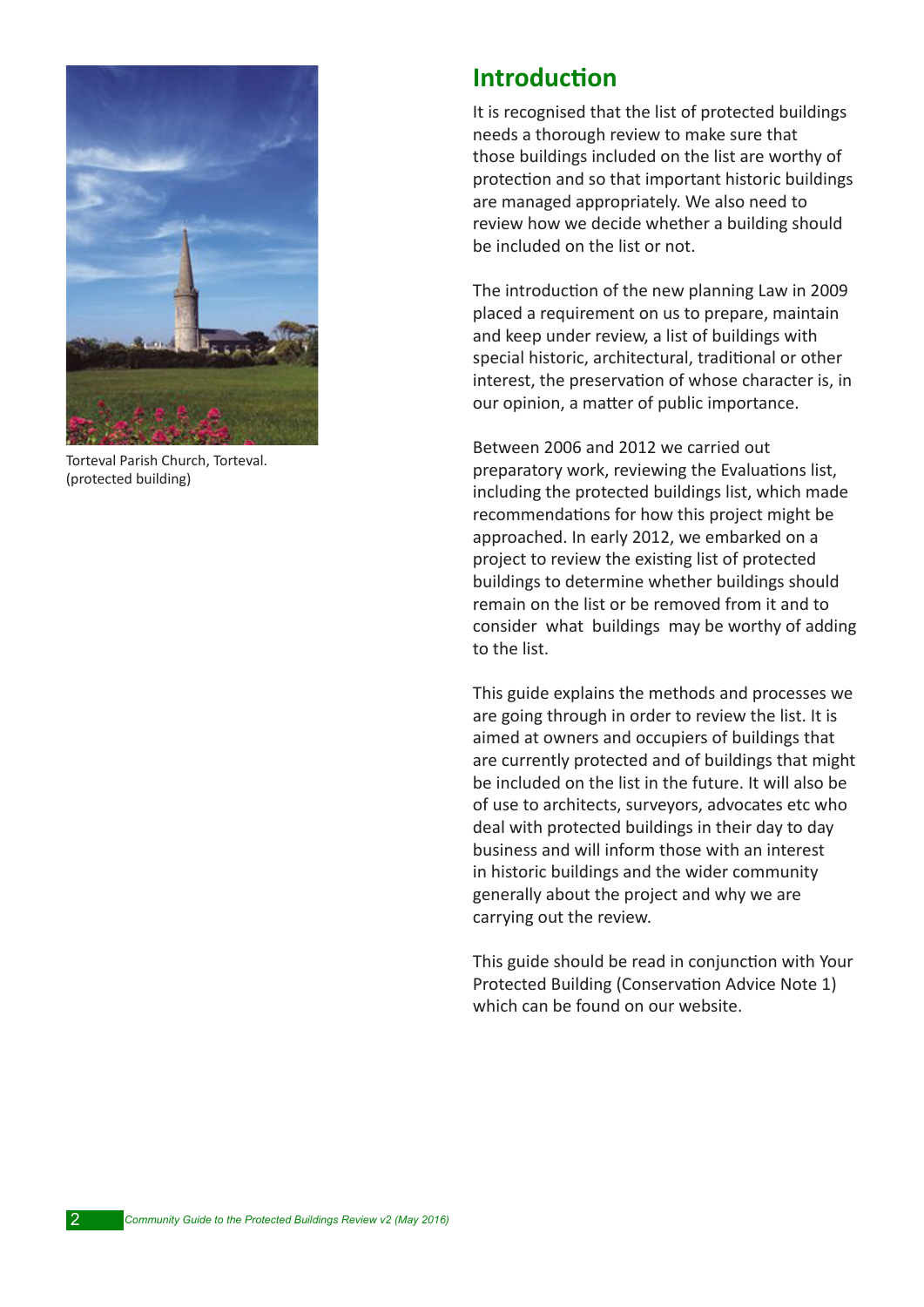## **Why are we Carrying Out a Review?**

One of our responsibilities under the Law is to prepare, maintain and keep under review the list of protected buildings.

Many of the entries on the existing list were last surveyed many years ago and the current condition of the buildings or the extent of their remaining special interest is not known. In addition, it has become apparent that over time the assessment of buildings has been inconsistent and some buildings may not be worthy of listing whilst other interesting buildings are not included.

The review is in two parts:

- 1. A review of the buildings on the existing list of protected buildings to assess whether they have enough special interest to remain on the list: and
- 2. Consideration of buildings that have had an initial evaluation but are not currently on the list of protected buildings to assess if they have enough special interest to be included on the list.

### **What do we want to achieve?**

We want a list of protected buildings that is consistent across Guernsey and proportionate. The list will only include those buildings which have the degree of special interest that justifies their inclusion on the list. At the same time we want to make sure that buildings that are not currently on the list but have an historic or special interest are included.

# **What is the List of Protected Buildings?**

The list of protected buildings is a list of buildings of 'special historic, architectural or other interest'. It contains entries for just over 1600 buildings.

It was compiled by the Heritage Committee between the 1960's and early 1990's, when it was known as the "Register". In April 2009, we notified owners of buildings that were previously on the Register that their building had been transferred to the list of protected buildings.

# **Which Buildings might be added to the List?**

Some years ago we compiled a 'long-list' which included the existing protected buildings list as well as a number of other buildings which might be of historic, architectural, traditional or other interest. This list was called the Evaluations list.

The Evaluations list contains approximately 3000 non- protected buildings as well as the 1600 buildings already on the protected buildings list. The Evaluations list will be reviewed and those buildings assessed as having enough special interest will be added to the protected buildings list. In addition any building which is considered to have special interest and is under threat from development may be added to the protected buildings list.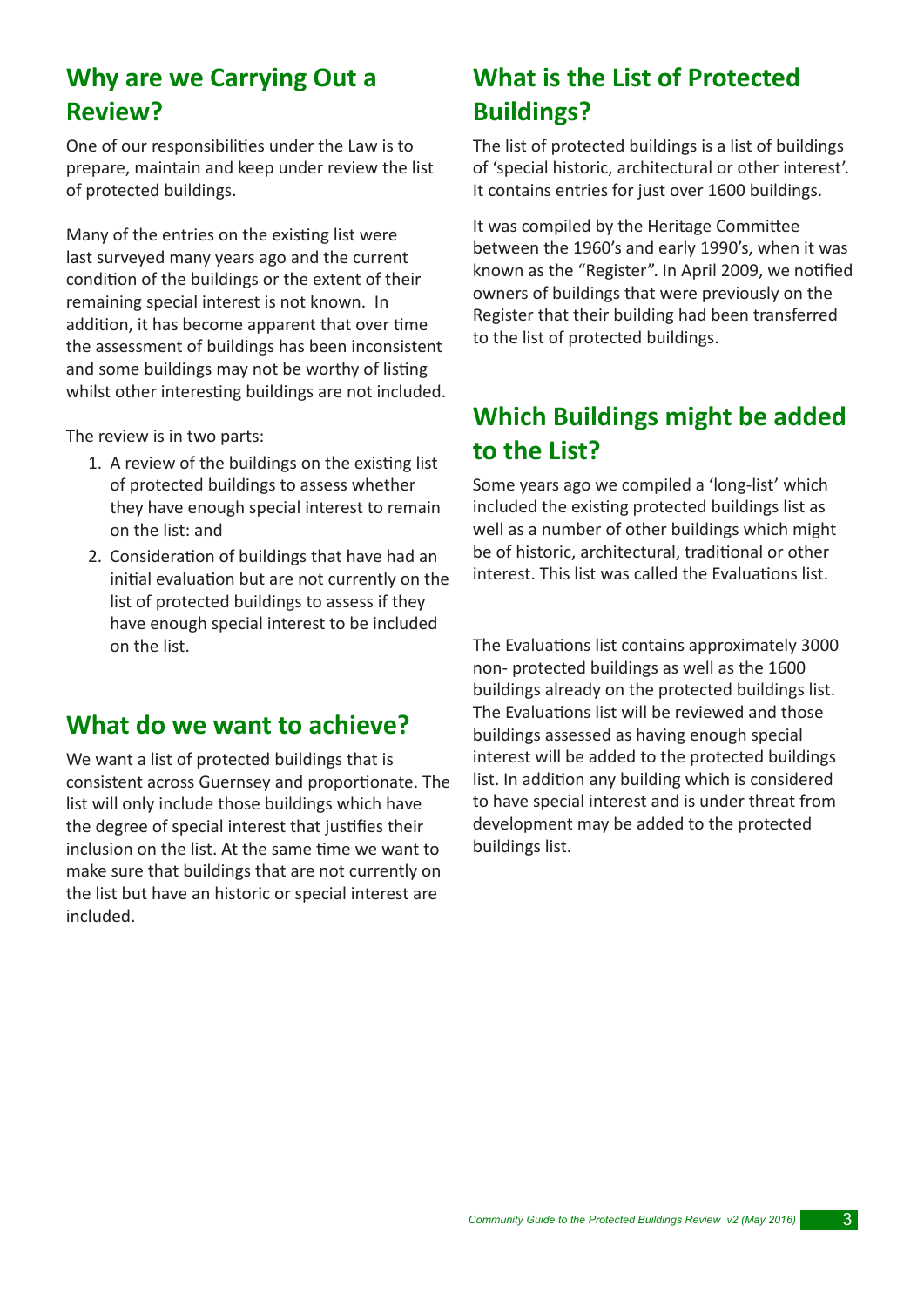## **How will the Review be carried out?**

Our long term objective is to review the whole of the protected buildings list against published criteria and to consider other buildings that may be worthy of listing but this will take many years to complete. Therefore, some short-term objectives (2013 – 2016) have been set for the first stage of the review. Those objectives are:

- 1. Complete a desk-top assessment of the residential properties on the evaluations list.
- 2. Establish criteria for determining whether a building should be included on or removed from the Protected Buildings list and decide whether or not there should be a grading system for protected buildings and alternative forms of protection.
- 3. Following desk top assessment, survey short-listed buildings. Priority will be given to:
	- existing residential protected buildings, where it clearly appears from the desk-top assessment that they do not, meet the criteria for inclusion on the list.
	- non-protected residential buildings, where it clearly appears from the desk-top assessment that they do meet the criteria for inclusion on the list
- 4. Establish and agree reporting and decision making procedures and protocols including proce dures for the ad-hoc listing of buildings whose special interest is under threat from development.
- 5. Make decisions on buildings that have been surveyed to determine whether they should be:
	- retained or removed from the list (existing protected buildings); or
		- included on the list (existing non-protected buildings).

The majority of buildings on the Evaluations list are in residential use and this first stage of the project will therefore focus on those buildings.

#### Stage 1 Desk Top Assessment

Using photographs, historic maps and aerial photographs etc, we intend to sieve all of those residential buildings on the evaluations list. This stage will broadly establish buildings that:

- should remain on the protected buildings list;
- might be removed from the list:
- should be included on the protected buildings list.

The desk-top assessment will provide a short-list of buildings we need to survey (stage 4).

#### Stage 2 Public Consultation.

The main purpose of the consultation is to involve the public and gauge public opinion and attitudes towards the historic environment to help inform our approach to the following issues:

- what aspects of the historic environment are valued and what factors need to be taken into account when deciding whether to list a building or not?
- Would a lower level of protection for buildings of some special interest but not worthy of inclusion on the list or grading of buildings on the list be appropriate?

#### Stage 3 Criteria for inclusion or removal from the list.

We will formulate draft criteria for determining whether a building should be on the protected buildings list or not including a procedure for the ad-hoc listing of buildings whose special interest in under threat from development. The draft criteria will be published for public comment. Comments will be used to inform the final criteria to be reviewed and adopted by us so that each property is considered for the list in the same way. The final criteria will be published so that everyone knows how we decide whether a building should be included on the protected building list or not.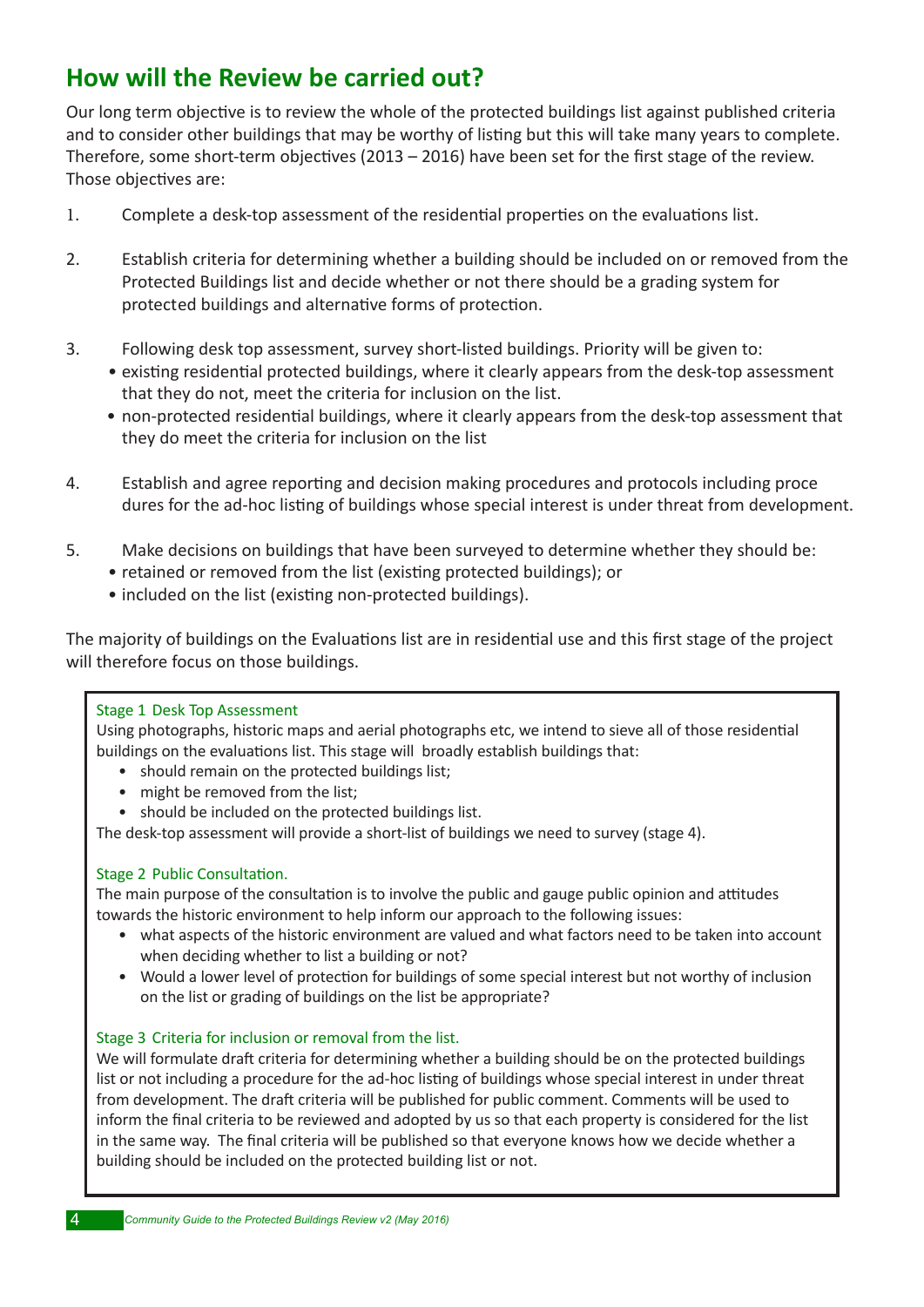#### Stage 4 Survey.

This involves visiting the buildings on the short list identified in stage 1 and involves making a detailed written and photographic record of the interior and exterior of each building to enable us to assess their special interest.

#### Stage 5 Decision Making.

Based on the assessment, survey and published criteria, we will make one of the following recommendations:

- **Remove from the lis**t. Where an existing protected building does not meet the published criteria for adding to the list.
- **Retain on the list**. Where an existing protected building meets the published criteria it will be retained on the list.
- **Add to the list**. Where the building is not protected and meets the published criteria it will be added to the list.
- **Do not add to the list**. Where the building is not protected and does not meet the published criteria it will not be added to the list.

In order to achieve a number of short-term goals, the above stages may overlap or be undertaken in parallel with each other.

### **How long will the Review take and when will it happen?**

The States Strategic Monitoring Report sets a key performance indicator for us to survey 10% of buildings each year. This could potentially mean the entire review takes up to ten years to complete, but we are currently looking at ways to complete the review in a shorter period of time

The Review commenced in 2011 and progress has been made on stages 1 and 2. We will regularly update our web-site to provide updates on our progress against our objectives.

### **What will happen when a building is added to the List?**

We must notify the owner(s) and occupier(s) when

a building is added to the protected buildings list. Also we must place a notice in the Gazette Officielle. In the notification we will provide details of the right of appeal against the decision to include on the list as well as the grounds on which you are able to appeal and the period within which the appeal must be made.

### **How do I know if my building is already protected?**

The list of protected buildings can be inspected at Sir Charles Frossard House or on-line at the States website. You can also search for protected buildings at www.gov.gg/built\_natural\_historic environment

The Notice for each entry describes the location of the building and the extent of what is affected by the listing e.g. whether it is the whole building or the exterior, and whether any other buildings or structures are covered.

The planning requirements for protected buildings can be much higher than the requirements for other non- protected buildings. The Department's guidance note Your Protected Building (Conservation Advice Note 1) which can be found at the States Website www.gov.gg

### **How can I be involved?**

We intend to consult the community on significant